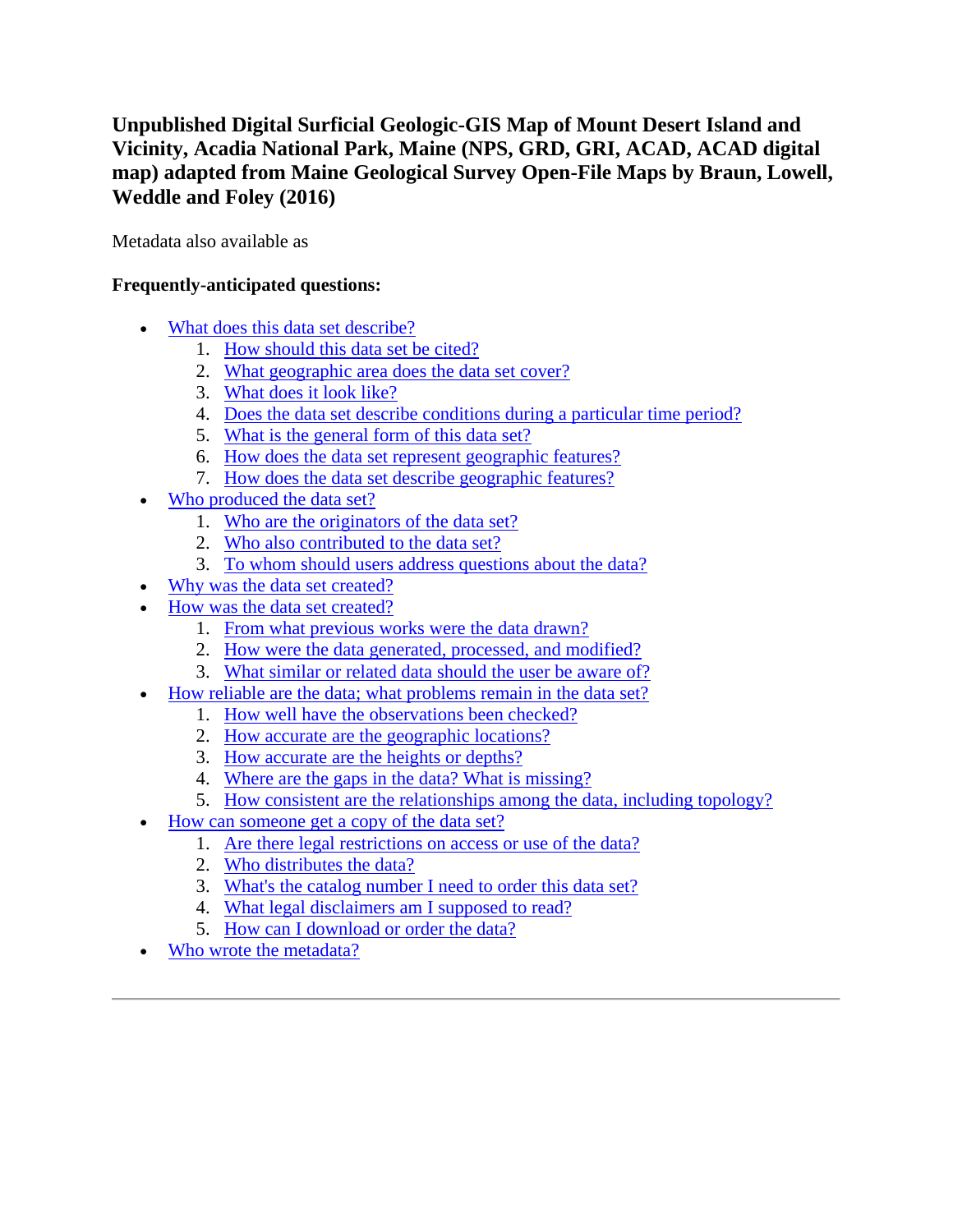# **What does this data set describe?**

### *Title:*

Unpublished Digital Surficial Geologic-GIS Map of Mount Desert Island and Vicinity, Acadia National Park, Maine (NPS, GRD, GRI, ACAD, ACAD digital map) adapted from Maine Geological Survey Open-File Maps by Braun, Lowell, Weddle and Foley (2016)

### *Abstract:*

The Unpublished Digital Surficial Geologic-GIS Map of Mount Desert Island and Vicinity, Acadia National Park, Maine is composed of GIS data layers and GIS tables in a 10.1 file geodatabase (acad\_surficial\_geology.gdb), a 10.1 ArcMap (.mxd) map document (acad surficial geology.mxd), individual 10.1 layer (.lyr) files for each GIS data layer, an ancillary map information document (acad\_surficial\_geology.pdf) which contains source map unit descriptions, as well as other source map text, figures and tables, metadata in FGDC text (.txt) and FAQ (.pdf) formats, and a GIS readme file (acad\_geology\_gis\_readme.pdf). Please read the acad\_geology\_gis\_readme.pdf for information pertaining to the proper extraction of the file geodatabase and other map files. To request GIS data in ESRI 10.1 shapefile format contact Stephanie O'Meara (stephanie.omeara@colostate.edu; see contact information below). The data is also available as a 2.2 KMZ/KML file for use in Google Earth, however, this format version of the map is limited in data layers presented and in access to GRI ancillary table information. Google Earth software is available for free at:

[<http://www.google.com/earth/index.html>.](http://www.google.com/earth/index.html) Users are encouraged to only use the Google Earth data for basic visualization, and to use the GIS data for any type of data analysis or investigation. The data were completed as a component of the Geologic Resources Inventory (GRI) program, a National Park Service (NPS) Inventory and Monitoring (I&M) Division funded program that is administered by the NPS Geologic Resources Division (GRD). Source geologic maps and data used to complete this GRI digital dataset were provided by the following: Maine Geological Survey. Detailed information concerning the sources used and their contribution the GRI product are listed in the Source Citation section(s) of this metadata record (acad\_surficial\_geology\_metadata.txt or acad\_surficial\_geology\_metadata\_faq.pdf). Users of this data are cautioned about the locational accuracy of features within this dataset. Based on the source map scale of 1:24,000 and United States National Map Accuracy Standards features are within (horizontally) 12.2 meters or 40 feet of their actual location as presented by this dataset. Users of this data should thus not assume the location of features is exactly where they are portrayed in Google Earth, ArcGIS or other software used to display this dataset. All GIS and ancillary tables were produced as per the NPS GRI Geology-GIS Geodatabase Data Model v. 2.3. (available at: https://www.nps.gov/articles/gri-geodatabasemodel.htm). The GIS data projection is NAD83, UTM Zone 19N, however, for the KML/KMZ format the data is projected upon export to WGS84 Geographic, the native coordinate system used by Google Earth. The data is within the area of interest of Acadia National Park.

### *Supplemental\_Information:*

The data layers (feature classes) that comprise the Unpublished Digital Surficial Geologic-GIS Map of Mount Desert Island and Vicinity, Acadia National Park, Maine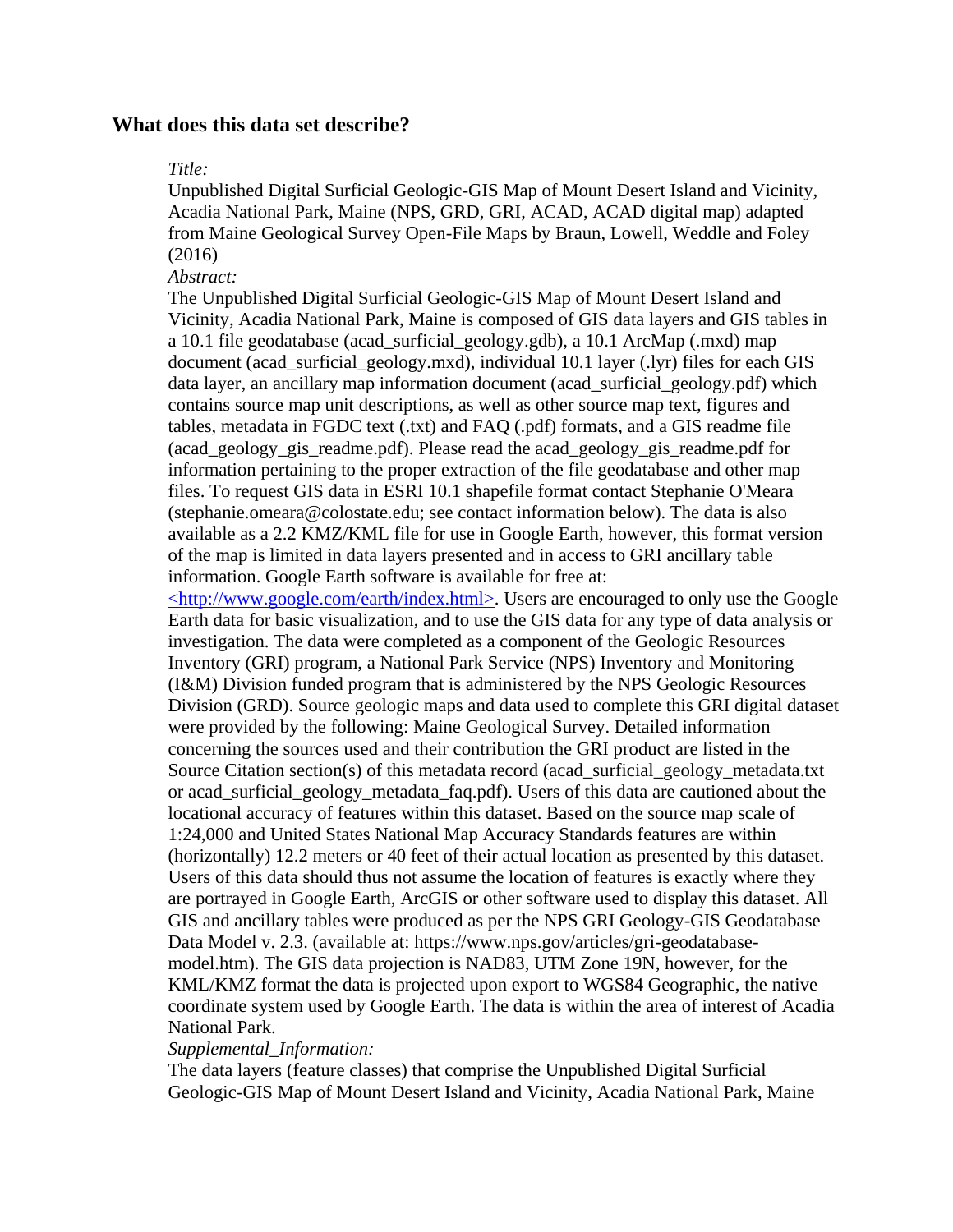include: ACADGOL (Geologic Observation Localities), ACADSAFA (Surface Area Feature Boundaries), ACADSAF (Surface Area Features), ACADGSL (Geologic Sample Localities), ACADGPF (Geologic Point Features), ACADGFP (Glacial Feature Points), ACADATD (Geologic Attitude Observation Localities), ACADLIN (Observation, Observed Extent and Trend Lines), ACADGLF (Geologic Line Features), ACADGFL (Glacial Feature Lines), ACADHZL (Hazard Feature Lines), ACADSURA (Surficial Contacts) and ACADSUR (Surficial Units). There are three additional ancillary map components, the Surficial Geologic Unit Information Table (1:24,000 scale) (acadunit) Table, the Source Map Information Table (acadmap), and the Ancillary Map Information Document (acad\_surficial\_geology.pdf). Refer to the NPS GRI Geology-GIS Geodatabase Data Model v. 2.3 (available at: https://www.nps.gov/articles/grigeodatabase-model.htm) for detailed data layer (feature class) and table specifications including attribute field parameters, definitions and domains, and implemented topology rules and relationship classes. For the KML/KMZ format all or only some of the data layers are available. The KMZ file also possesses on-line links to the GRI program and its products, and to this readme document, the FAQ metadata, and the GRI ancillary map information document pertaining to this dataset/map.

### <span id="page-2-0"></span>1. **How should this data set be cited?**

National Park Service (NPS) Geologic Resources Inventory (GRI) program, 20190829, Unpublished Digital Surficial Geologic-GIS Map of Mount Desert Island and Vicinity, Acadia National Park, Maine (NPS, GRD, GRI, ACAD, ACAD digital map) adapted from Maine Geological Survey Open-File Maps by Braun, Lowell, Weddle and Foley (2016).

### <span id="page-2-1"></span>2. **What geographic area does the data set cover?**

*West\_Bounding\_Coordinate:* -68.5002733772 *East\_Bounding\_Coordinate:* -68.1244516277 *North\_Bounding\_Coordinate:* 44.5003230122 *South\_Bounding\_Coordinate:* 44.1250822381

### <span id="page-2-2"></span>3. **What does it look like?**

Not applicable No browse graphic provided

### <span id="page-2-3"></span>4. **Does the data set describe conditions during a particular time period?**

Calendar\_Date: 29-Aug-2019 *Currentness\_Reference:* ground condition

### <span id="page-2-4"></span>5. **What is the general form of this data set?**

*Geospatial\_Data\_Presentation\_Form:* map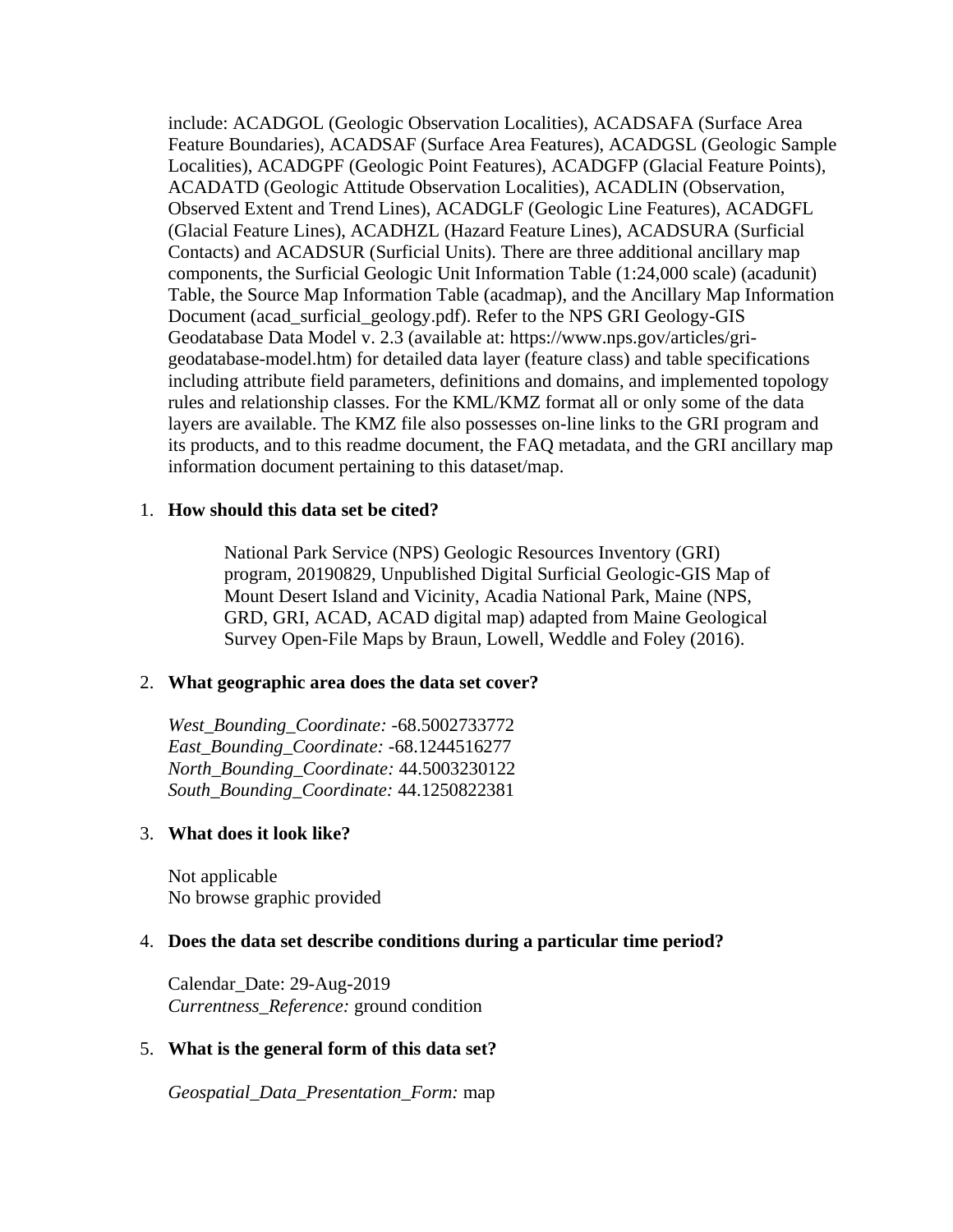### <span id="page-3-0"></span>6. **How does the data set represent geographic features?**

- a. **How are geographic features stored in the data set?**
- b. **What coordinate system is used to represent geographic features?**

*Grid\_Coordinate\_System\_Name:* Universal Transverse Mercator *Universal\_Transverse\_Mercator: UTM\_Zone\_Number:* 19 *Transverse\_Mercator: Scale\_Factor\_at\_Central\_Meridian:* 0.999600 *Longitude\_of\_Central\_Meridian:* -69.0 *Latitude\_of\_Projection\_Origin:* 0.000000 *False\_Easting:* 500000.000000 *False\_Northing:* 0.000000

Planar coordinates are encoded using coordinate pair Abscissae (x-coordinates) are specified to the nearest 0.000007 Ordinates (y-coordinates) are specified to the nearest 0.000007 Planar coordinates are specified in meters

The horizontal datum used is North American Datum of 1983. The ellipsoid used is Geodetic Reference System 80. The semi-major axis of the ellipsoid used is 6378137.000000. The flattening of the ellipsoid used is 1/298.257222.

## <span id="page-3-1"></span>7. **How does the data set describe geographic features?**

### *Entity\_and\_Attribute\_Overview:*

Refer to the NPS GRI Geology-GIS Geodatabase Data Model v. 2.3 (available at: https://www.nps.gov/articles/gri-geodatabase-model.htm) for detailed feature class and table attribute field parameters, definitions and domains, and implemented relationship classes, as well as for implemented feature class topology rules. *Entity\_and\_Attribute\_Detail\_Citation:* NPS GRI Geology-GIS Geodatabase Data Model v. 2.3. (available at:

https://www.nps.gov/articles/gri-geodatabase-model.htm)

# <span id="page-3-2"></span>**Who produced the data set?**

- <span id="page-3-3"></span>1. **Who are the originators of the data set?** (may include formal authors, digital compilers, and editors)
	- o National Park Service (NPS) Geologic Resources Inventory (GRI) program
- <span id="page-3-4"></span>2. **Who also contributed to the data set?**

Stephanie O'Meara and James Winter (Colorado State University)

<span id="page-3-5"></span>3. **To whom should users address questions about the data?**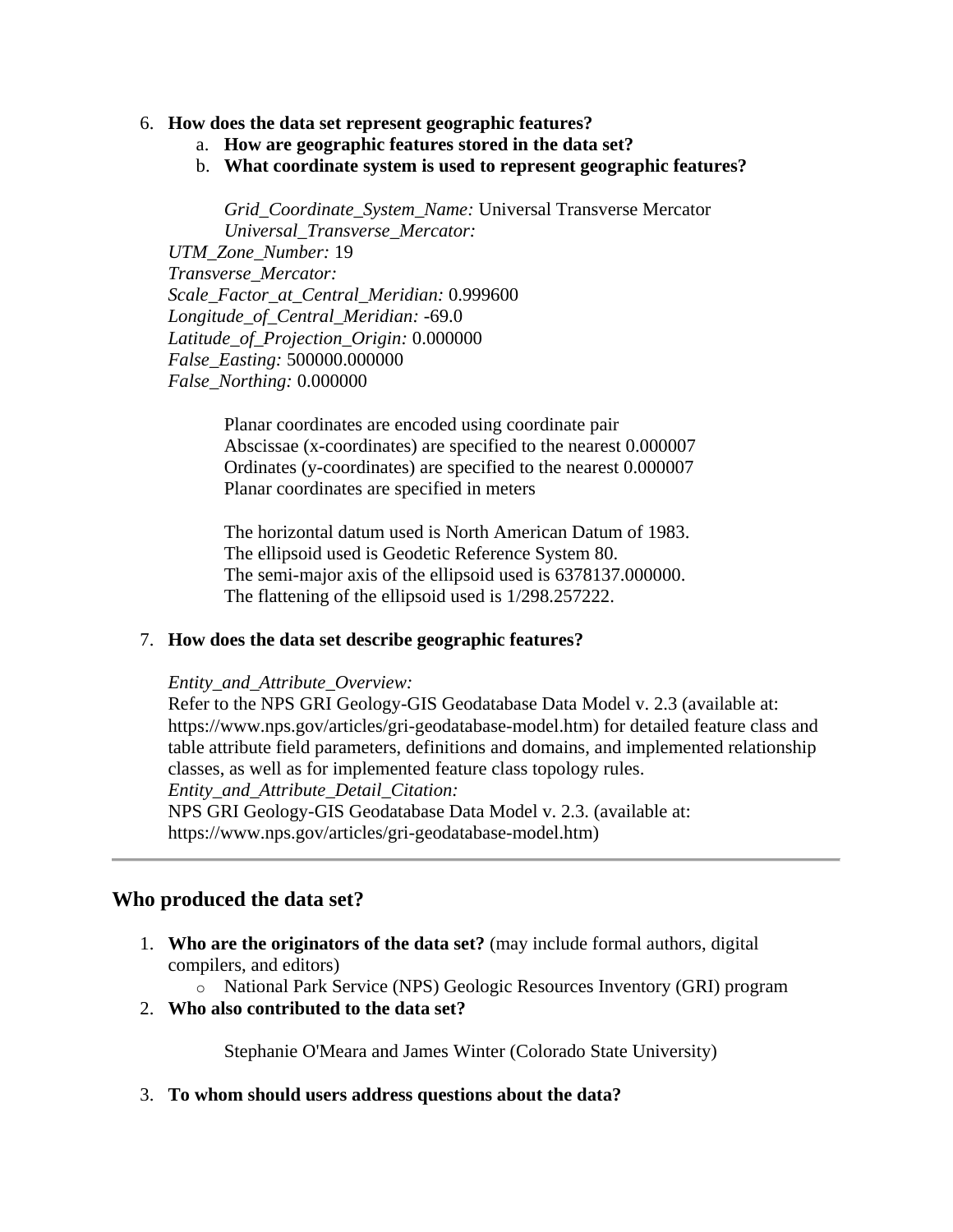Stephanie O'Meara Colorado State University Research Associate, Geologist/GIS Specialist/Data Manager 1201 Oak Ridge Drive, Suite 200 Fort Collins, Colorado 80525 USA

(970) 491-6655 (voice) stephanie.omeara@colostate.edu

*Hours\_of\_Service:* 9:00 a.m. to 5:00 p.m. (MST), Monday - Friday

### <span id="page-4-0"></span>**Why was the data set created?**

The data are intended to assist NPS personnel in the protection and management of Acadia National Park.

# <span id="page-4-1"></span>**How was the data set created?**

#### <span id="page-4-2"></span>1. **From what previous works were the data drawn?**

#### **MGS Open-File Map 16-19** (source 1 of 9)

Braun, Duane D., 2016, Surficial Geology of the southwestern portion of the Bar Harbor Quadrangle, Maine: Open-File Map 16-19, Maine Geological Survey (MGS), Augusta, Maine.

*Type\_of\_Source\_Media:* digital data and image *Source\_Scale\_Denominator:* 24000 *Source\_Contribution:*

Geologic features were derived from source digital data. In addition, geologic features not present with the digital data were digitized using a TIF image of the source map georeferenced in NAD83 UTM. The source map image was also used to attribute features, as well as to check (QC) line quality, both positionally and spatially, and feature attribution. Ancillary source map text, including unit descriptions, and graphics, if present, were captured, formatted and added to the ancillary map information document. See the Process Step section for additional information.

### **MGS Open-File Map 16-16** (source 2 of 9)

Braun, Duane D., 2016, Surficial Geology of the eastern portion of the Bartlett Island Quadrangle, Maine: Open-File Map 16-16, Maine Geological Survey (MGS), Augusta, Maine.

*Type\_of\_Source\_Media:* digital data and image *Source\_Scale\_Denominator:* 24000 *Source\_Contribution:*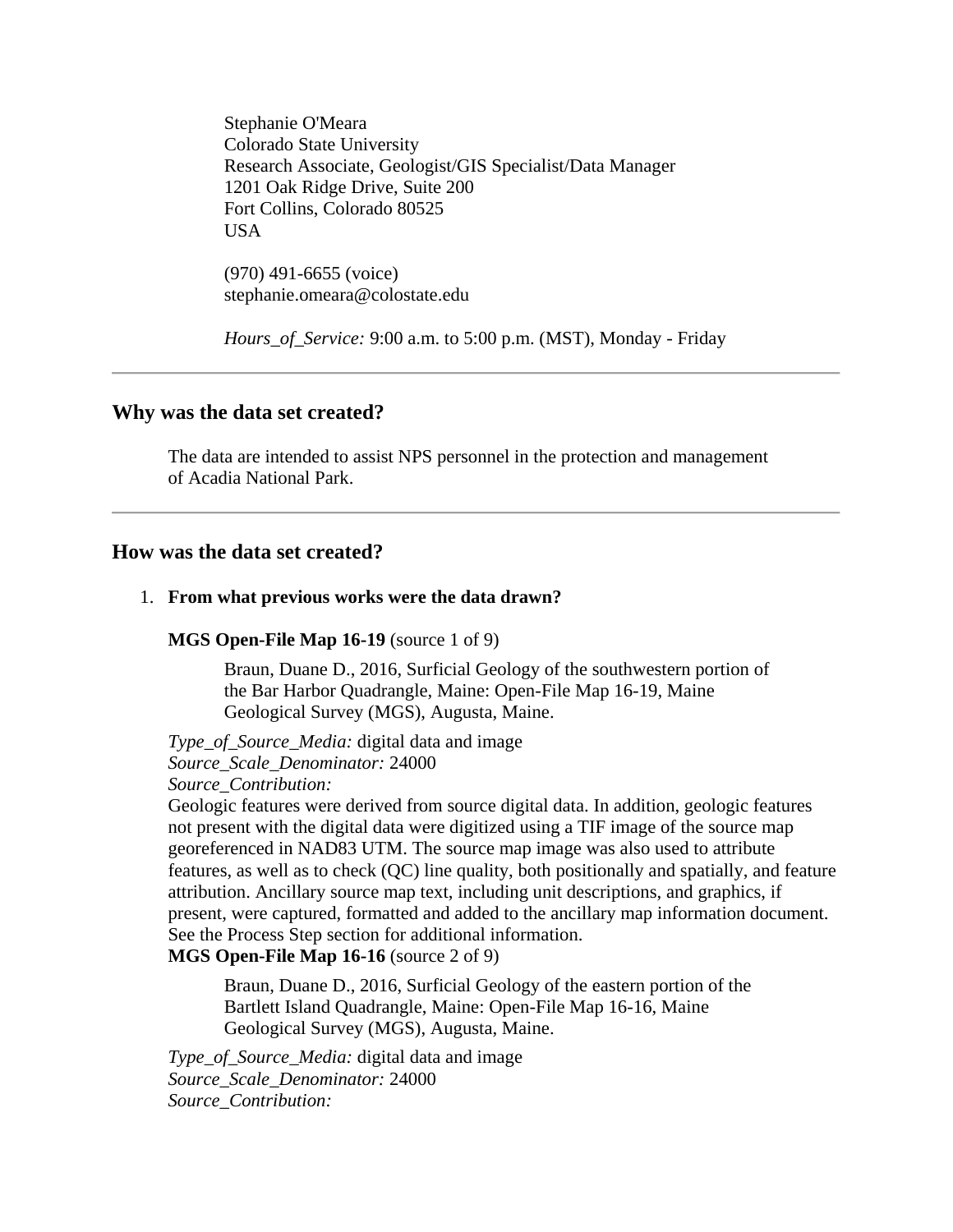Geologic features were derived from source digital data. In addition, geologic features not present with the digital data were digitized using a TIF image of the source map georeferenced in NAD83 UTM. The source map image was also used to attribute features, as well as to check (QC) line quality, both positionally and spatially, and feature attribution. Ancillary source map text, including unit descriptions, and graphics, if present, were captured, formatted and added to the ancillary map information document. See the Process Step section for additional information.

# **MGS Open-File Map 16-20** (source 3 of 9)

Braun, Duane D., 2016, Surficial Geology of the Seal Harbor Quadrangle, Maine: Open-File Map 16-20, Maine Geological Survey (MGS), Augusta, Maine.

*Type\_of\_Source\_Media:* digital data and image *Source\_Scale\_Denominator:* 24000 *Source\_Contribution:*

Geologic features were derived from source digital data. In addition, geologic features not present with the digital data were digitized using a TIF image of the source map georeferenced in NAD83 UTM. The source map image was also used to attribute features, as well as to check (QC) line quality, both positionally and spatially, and feature attribution. Ancillary source map text, including unit descriptions, and graphics, if present, were captured, formatted and added to the ancillary map information document. See the Process Step section for additional information.

# **MGS Open-File Map 16-14** (source 4 of 9)

Braun, Duane D., 2016, Surficial Geology of the northern portion of the Bass Harbor Quadrangle, Maine: Open-File Map 16-14, Maine Geological Survey (MGS), Augusta, Maine.

### *Type\_of\_Source\_Media:* digital data and image *Source\_Scale\_Denominator:* 24000 *Source\_Contribution:*

Geologic features were derived from source digital data. In addition, geologic features not present with the digital data were digitized using a TIF image of the source map georeferenced in NAD83 UTM. The source map image was also used to attribute features, as well as to check (QC) line quality, both positionally and spatially, and feature attribution. Ancillary source map text, including unit descriptions, and graphics, if present, were captured, formatted and added to the ancillary map information document. See the Process Step section for additional information.

## **MGS Open-File Map 16-13** (source 5 of 9)

Braun, Duane D., 2016, Surficial Geology of the northern portion of the Baker Island Quadrangle, Maine: Open-File Map 16-13, Maine Geological Survey (MGS), Augusta, Maine.

*Type\_of\_Source\_Media:* digital data and image

*Source\_Scale\_Denominator:* 24000

*Source\_Contribution:*

Geologic features were derived from source digital data. In addition, geologic features not present with the digital data were digitized using a TIF image of the source map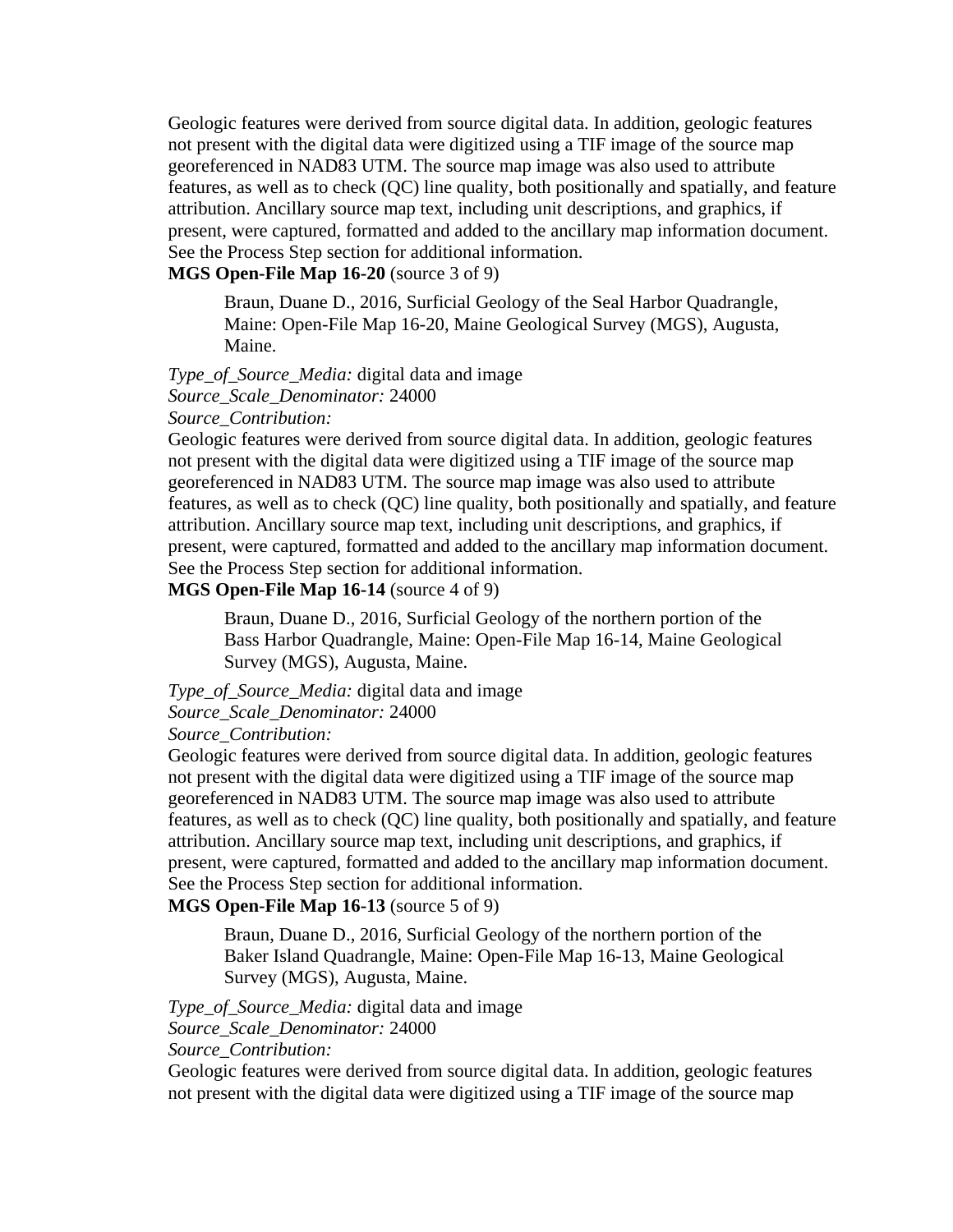georeferenced in NAD83 UTM. The source map image was also used to attribute features, as well as to check (QC) line quality, both positionally and spatially, and feature attribution. Ancillary source map text, including unit descriptions, and graphics, if present, were captured, formatted and added to the ancillary map information document. See the Process Step section for additional information.

# **MGS Open-File Map 16-15** (source 6 of 9)

Braun, Duane D., 2016, Surficial Geology of the northeastern portion of the Swans Island Quadrangle, Maine: Open-File Map 16-15, Maine Geological Survey (MGS), Augusta, Maine.

*Type\_of\_Source\_Media:* digital data and image

*Source\_Scale\_Denominator:* 24000

*Source\_Contribution:*

Geologic features were derived from source digital data. In addition, geologic features not present with the digital data were digitized using a TIF image of the source map georeferenced in NAD83 UTM. The source map image was also used to attribute features, as well as to check (QC) line quality, both positionally and spatially, and feature attribution. Ancillary source map text, including unit descriptions, and graphics, if present, were captured, formatted and added to the ancillary map information document. See the Process Step section for additional information.

# **MGS Open-File Map 16-21** (source 7 of 9)

Braun, Duane D., Lowell, Thomas V. and Foley, 2016, Surficial Geology of the Southwest Harbor Quadrangle, Maine: Open-File Map 16-21, Maine Geological Survey (MGS), Augusta, Maine.

*Type\_of\_Source\_Media:* digital data and image

*Source\_Scale\_Denominator:* 24000

### *Source\_Contribution:*

Geologic features were derived from source digital data. In addition, geologic features not present with the digital data were digitized using a TIF image of the source map georeferenced in NAD83 UTM. The source map image was also used to attribute features, as well as to check (QC) line quality, both positionally and spatially, and feature attribution. Ancillary source map text, including unit descriptions, and graphics, if present, were captured, formatted and added to the ancillary map information document. See the Process Step section for additional information.

# **MGS Open-File Map 16-17** (source 8 of 9)

Braun, Duane D. and Weddle, Thomas K., 2016, Surficial Geology of the Newbury Neck Quadrangle, Maine: Open-File Map 16-17, Maine Geological Survey (MGS), Augusta, Maine.

*Type\_of\_Source\_Media:* digital data and image *Source\_Scale\_Denominator:* 24000

*Source\_Contribution:*

Geologic features were derived from source digital data. In addition, geologic features not present with the digital data were digitized using a TIF image of the source map georeferenced in NAD83 UTM. The source map image was also used to attribute features, as well as to check (QC) line quality, both positionally and spatially, and feature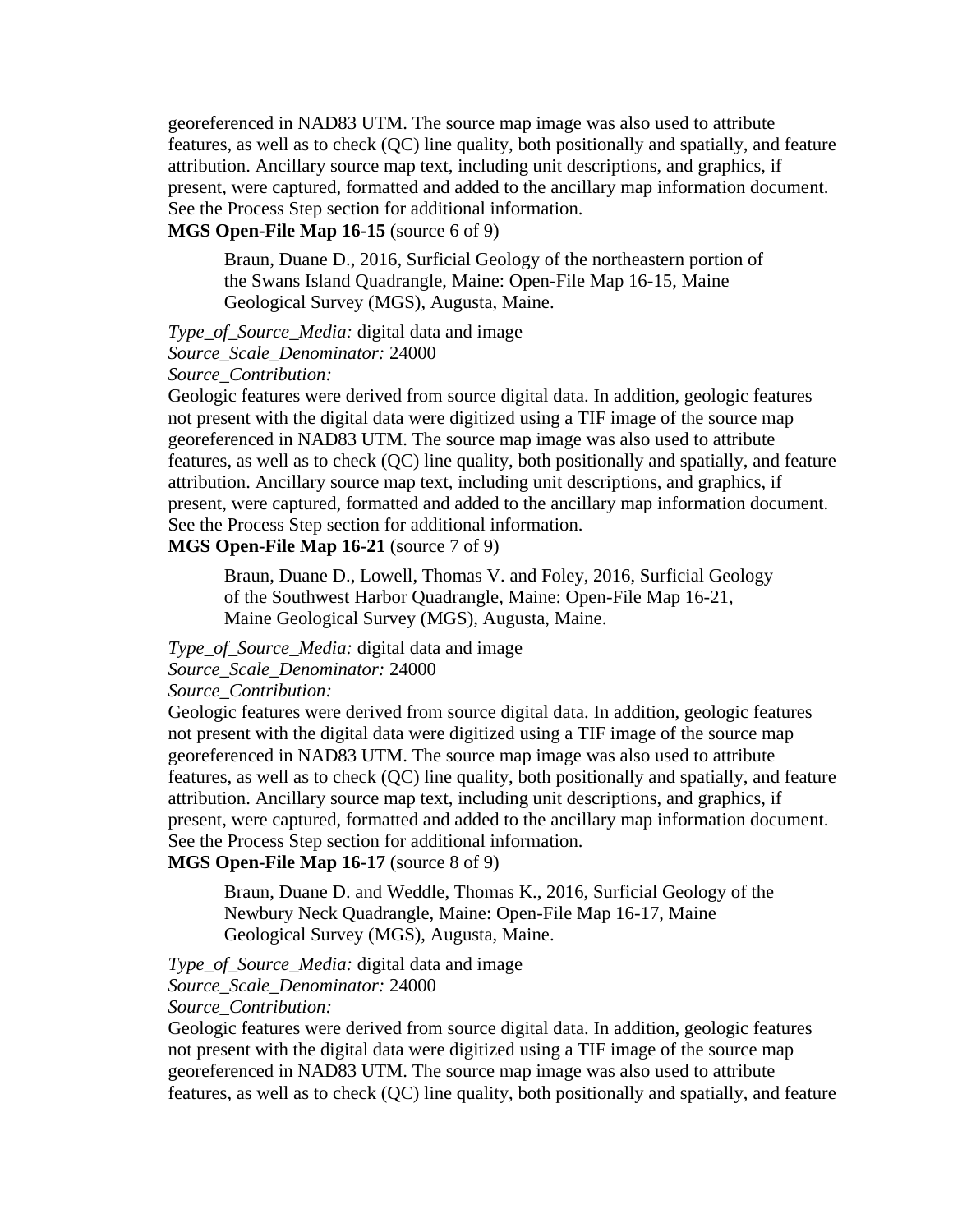attribution. Ancillary source map text, including unit descriptions, and graphics, if present, were captured, formatted and added to the ancillary map information document. See the Process Step section for additional information.

# **MGS Open-File Map 16-18** (source 9 of 9)

Braun, Duane D. and Weddle, Thomas K., 2016, Surficial Geology of the Salsbury Cove Quadrangle, Maine: Open-File Map 16-18, Maine Geological Survey (MGS), Augusta, Maine.

# *Type\_of\_Source\_Media:* digital data and image *Source\_Scale\_Denominator:* 24000

*Source\_Contribution:*

Geologic features were derived from source digital data. In addition, geologic features not present with the digital data were digitized using a TIF image of the source map georeferenced in NAD83 UTM. The source map image was also used to attribute features, as well as to check (QC) line quality, both positionally and spatially, and feature attribution. Ancillary source map text, including unit descriptions, and graphics, if present, were captured, formatted and added to the ancillary map information document. See the Process Step section for additional information.

### <span id="page-7-0"></span>2. **How were the data generated, processed, and modified?**

### Date: 29-Aug-2019 (process 1 of 1)

1.) GIS features were produced from source digital data or digitized from a source map. See the Source Information Contribution section(s) for specific source map details. GIS features converted from source digital data were imported into a GRI data model compliant geodatabase. For details on the GRI data model see the NPS GRI Geology-GIS Geodatabase Data Model v. 2.3 (available at:

[<http://science.nature.nps.gov/im/inventory/geology/GeologyGISDataModel.cfm>\)](http://science.nature.nps.gov/im/inventory/geology/GeologyGISDataModel.cfm). GIS features captured from a source map were digitized from a TIF image of the map georeferenced in NAD83 UTM. 2.) Line quality of digitized features was checked against the source scan to ensure that GIS features were represented accurately, both positionally and spatially. Line quality of digital data was checked and if warranted edited to ensure good quality linework. 3.) Feature attribution was derived for all features using the source data attribution and the source printed/plotted map if available. 4.) Data Model topology rules were validated on all features and any topology errors corrected. 5.) Quality control (QC) consisted of checking features and their attribution against the source digital data, as well as against the source printed/plotted map if available. A GRI developed ArcObjects tool was run to check for GRI data model validation and feature-related consistency. 6.) The UNIT and MAP tables were populated and checked against the source(s). Relationship classes were also added and used to ensure attribution consistency between feature class and table attribution. 7.) Feature symbology was produced for all feature classes. An attempt was made to best match symbology to its source map, however, in some cases features symbology maybe slightly modified, primarily based on the limitations of the ArcGIS geology styles. In some cases, however, symbology may have been modified to reconcile differences from multiple sources. 8.) An ArcMap Document was produced, in part by a GRI finalize mxd tool, and layer (.lyr) files saved for all data layers. 9.) The ancillary map information PDF document, see the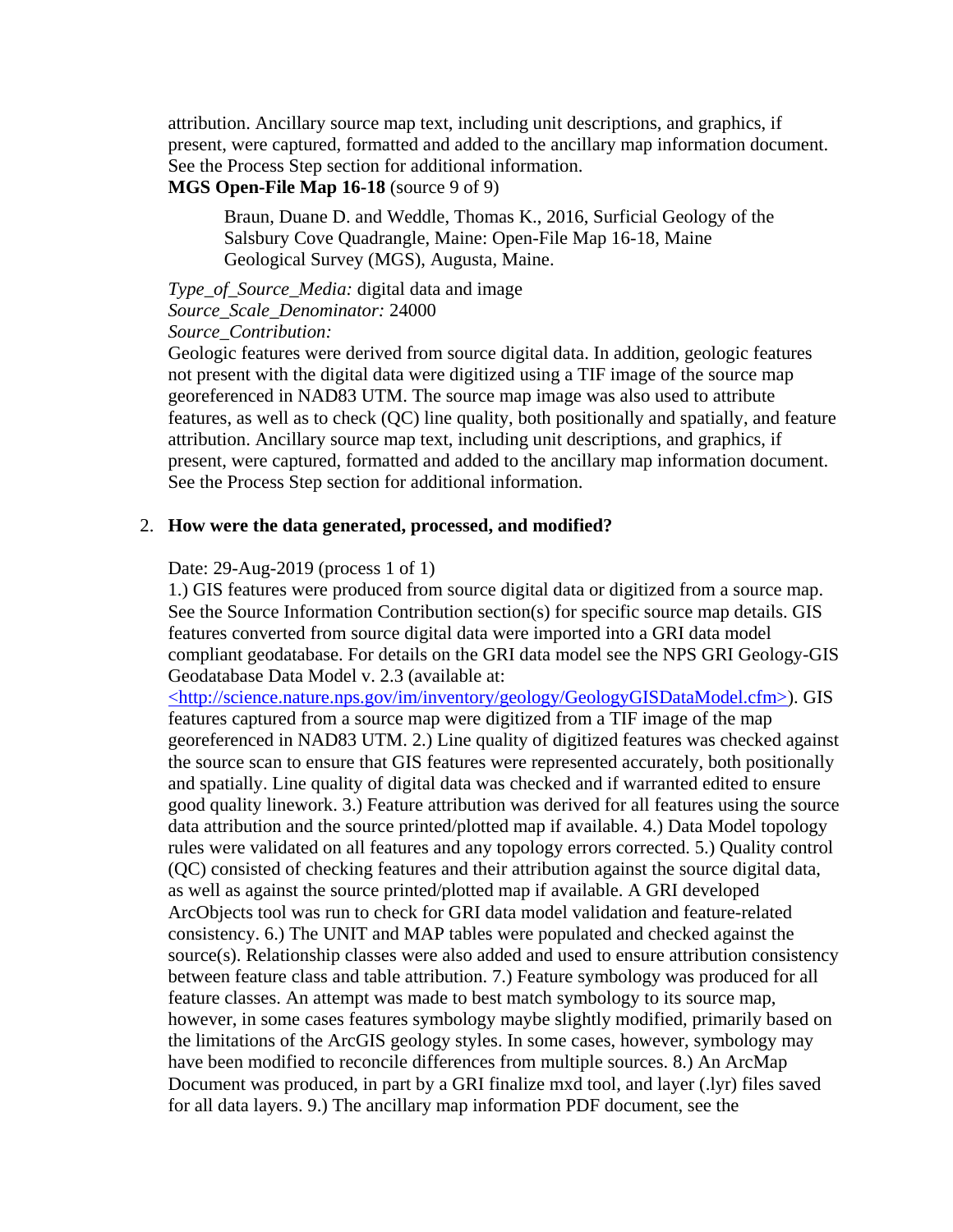Supplemental Information section for additional information, was produced from textual information and figures present on the source map(s) and/or in digital data files. If applicable, source map images were produced at 150dpi or greater resolution and optical character recognition (OCR) software was used to produce text from source map text. The text, source map images and other ancillary source map information were added to a Help & Manual (.hmxz) template file. The .hmxz file was then compiled to produce the ancillary map information document. Any compilation errors were then checked and corrected and the document was reviewed for content, usability and grammatical errors. 10.) A Google Earth .kmz/.kml file was produced from the finalized ArcMap document and geodatabase with certain UNIT table fields appended to each feature class prior to export.

Person who carried out this activity:

Stephanie O'Meara Colorado State University Research Associate, Geologist/GIS Specialist/Data Manager 1201 Oak Ridge Drive, Suite 200 Fort Collins, Colorado 80525-5589 **USA** 

(970) 491-6655 (voice) stephanie.omeara@colostate.edu

*Hours\_of\_Service:* 9:00 a.m. to 5:00 p.m. (MST), Monday - Friday

Data sources used in this process:

o MGS Open-File Maps 16-13, 16-14, 16-15, 16-16, 16-17, 16-18, 16-19, 16-20 and 16-21

## <span id="page-8-0"></span>3. **What similar or related data should the user be aware of?**

National Park Service Geologic Resources Inventory (GRI) program, 20190829, Metadata for the Unpublished Digital Surficial Geologic-GIS Map of Mount Desert Island and Vicinity, Acadia National Park, Maine (NPS, GRD, GRI, ACAD, ACAD digital map).

# <span id="page-8-1"></span>**How reliable are the data; what problems remain in the data set?**

### <span id="page-8-2"></span>1. **How well have the observations been checked?**

Feature and table attribution was derived and checked with the source map(s). Attribution was checked (QCd) for errors. Users of this data are advised to FULLY and CAREFULLY READ the "DISTRIBUTION LIABILITY" section of this metadata before using the data.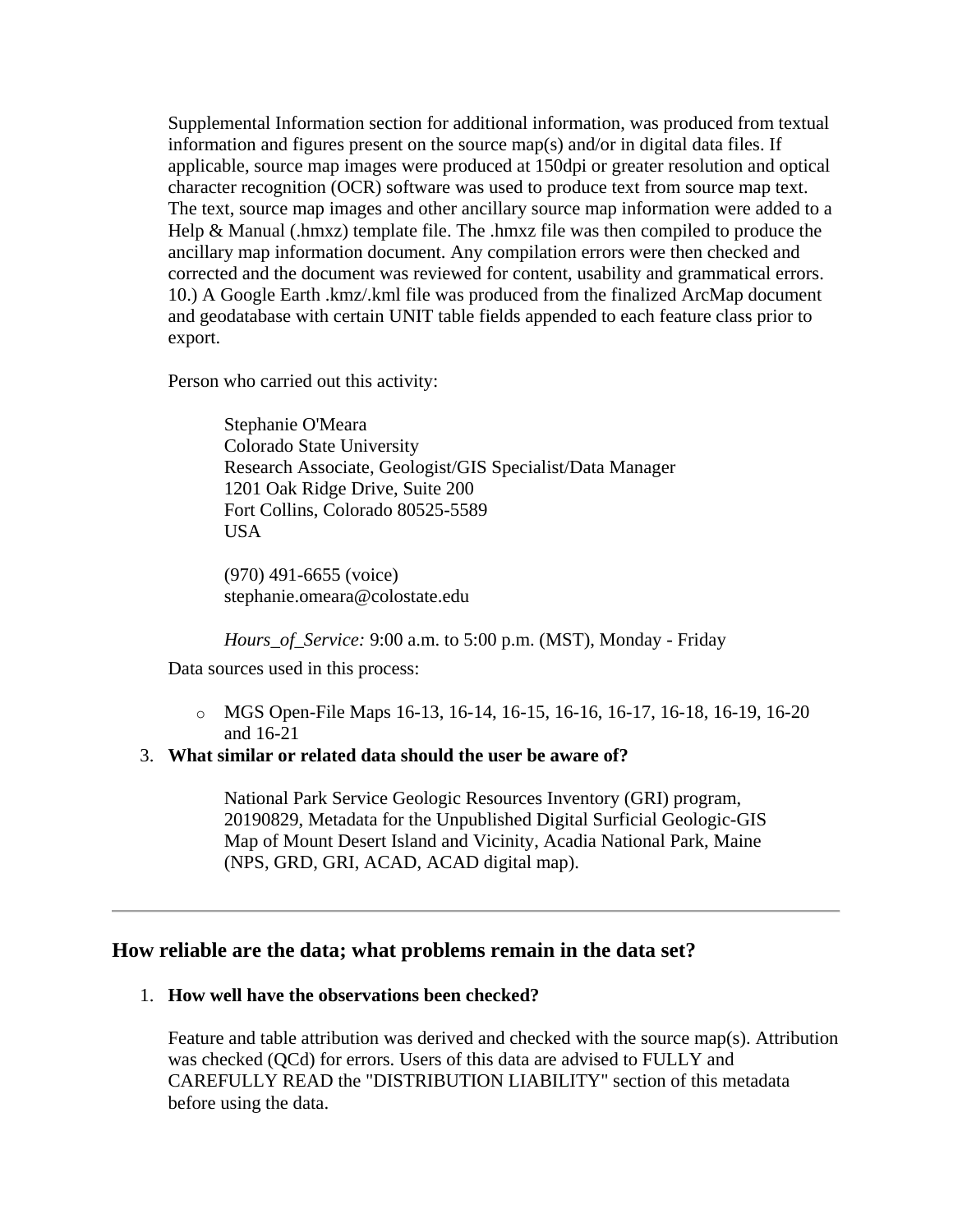### <span id="page-9-0"></span>2. **How accurate are the geographic locations?**

Data was produced from digital source data and digitized from a georeferenced source map .TIF image(s) (300dpi). Users of this data are cautioned about the locational accuracy of features within this dataset. Based on the source map scale and United States National Map Accuracy Standards features are within (horizontally) 12.2 meters or 40 feet of their actual location as presented by this dataset. Users of this data should thus not assume the location of features is exactly where they portrayed are in ArcGIS or other software used to display this dataset. The PRECISION of any Shapefile (.shp) files is DOUBLE. The maximum root mean square (RMS) horizontal accuracy of the georeferenced image as measured in ArcMap is 0.9 meters. Coordinate tics on the georeferenced (registered and rectified) source map image(s) were checked against control points that had the exact specified coordinates of the tic. The direct distance between the image tic and its control point were measured. All measured distances were less than 50% of the required distance to meet National Map Accuracy Standards (1/50th of an inch for maps at 1:20,000 scale and smaller). Features were checked (QCd) after digitizing for positional accuracy errors using the georeferenced source map image.

## <span id="page-9-1"></span>3. **How accurate are the heights or depths?**

No vertical coordinates are present in this GRI digital dataset.

# <span id="page-9-2"></span>4. **Where are the gaps in the data? What is missing?**

All data is considered complete to the extent of the source map(s).

# <span id="page-9-3"></span>5. **How consistent are the relationships among the observations, including topology?**

GIS data in 10.1 file geodatabase and 2.2 KML/KMZ file formats.

# <span id="page-9-5"></span><span id="page-9-4"></span>**How can someone get a copy of the data set?**

## **Are there legal restrictions on access or use of the data?**

*Access\_Constraints:* None

*Use\_Constraints:*

Not for use at scale greater than 1:24,000 (source map scale). Users of this data are cautioned about the locational accuracy of features within this dataset. Based on the source map scale and United States National Map Accuracy Standards features are within (horizontally) 12.2 meters or 40 feet of their actual location as presented by this dataset. Users of this data should thus not assume the location of features is exactly where they are portrayed in Google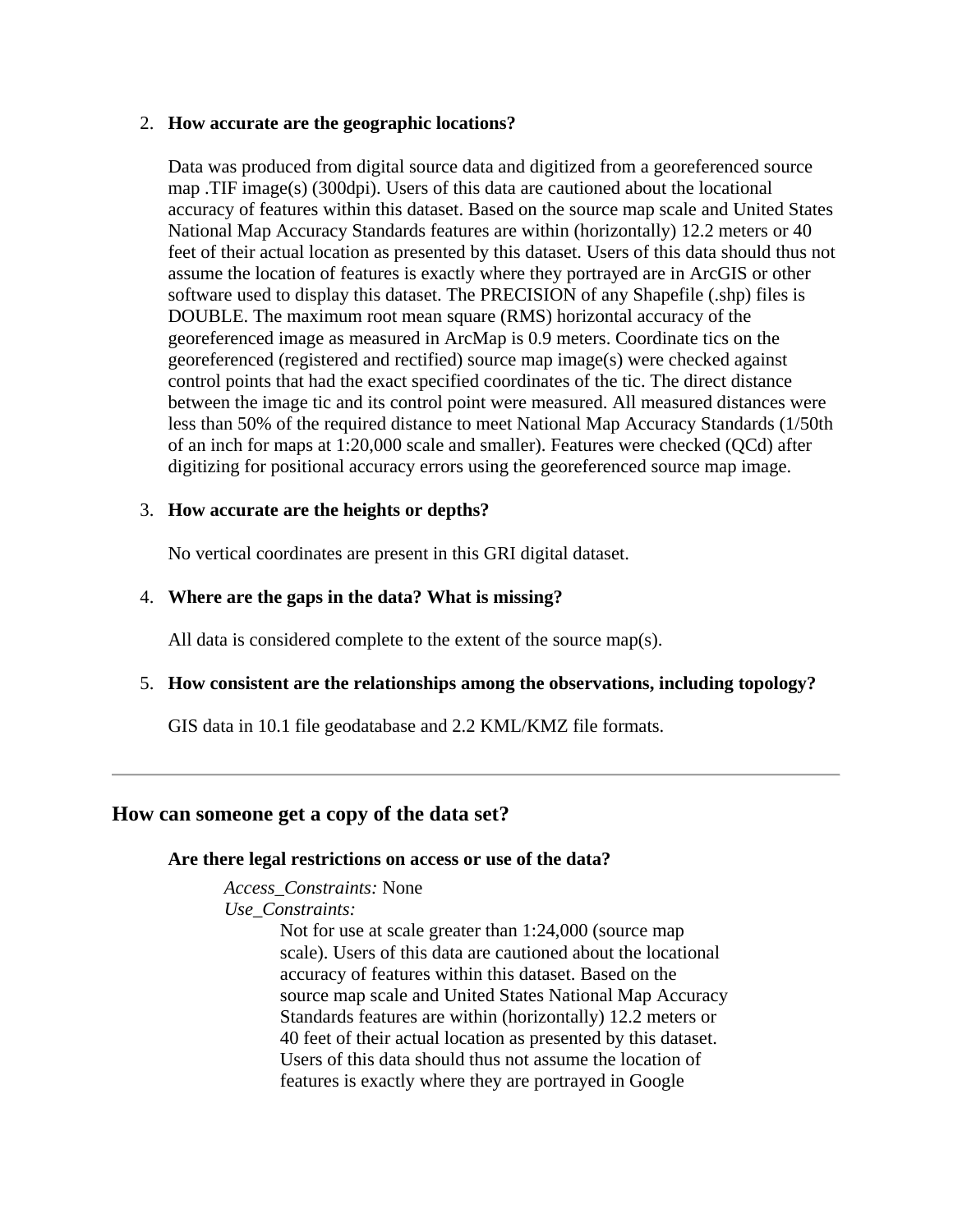Earth, ArcGIS or other software used to display this dataset.

### <span id="page-10-0"></span>1. **Who distributes the data set?** (Distributor 1 of 1)

Stephanie O'Meara Colorado State University Research Associate, Geologist/GIS Specialist/Data Manager 1201 Oak Ridge Drive, Suite 200 Fort Collins, Colorado 80525 **USA** 

(970) 491-6655 (voice) stephanie.omeara@colostate.edu

*Hours\_of\_Service:* 8:00 a.m. to 4:00 p.m. (MST), Monday - Friday *Contact\_Instructions:* GRI data are available at: [<http://irma.nps.gov/App/Reference/Search>](http://irma.nps.gov/App/Reference/Search)

### <span id="page-10-1"></span>2. **What's the catalog number I need to order this data set?**

GIS map data available in 10.1 file geodatabase format (in acad\_surficial\_geology\_gdb.zip) and in 2.2 KML/KMZ format (in acad\_surficial\_geology\_kml.zip)

### <span id="page-10-2"></span>3. **What legal disclaimers am I supposed to read?**

The National Park Service shall not be held liable for improper or incorrect use of the data described and/or contained herein. These data and related graphics are not legal documents and are not intended to be used as such.

The information contained in these data is dynamic and may change over time. The data are not better than the original sources from which they were derived. It is the responsibility of the data user to use the data appropriately and consistent within the limitations of geospatial data in general and these data in particular. The related graphics are intended to aid the data user in acquiring relevant data; it is not appropriate to use the related graphics as data.

The National Park Service gives no warranty, expressed or implied, as to the accuracy, reliability, or completeness of these data. It is strongly recommended that these data are directly acquired from an NPS server and not indirectly through other sources which may have changed the data in some way. Although these data have been processed successfully on a computer system at the National Park Service, no warranty, expressed or implied is made regarding the utility of the data on another system or for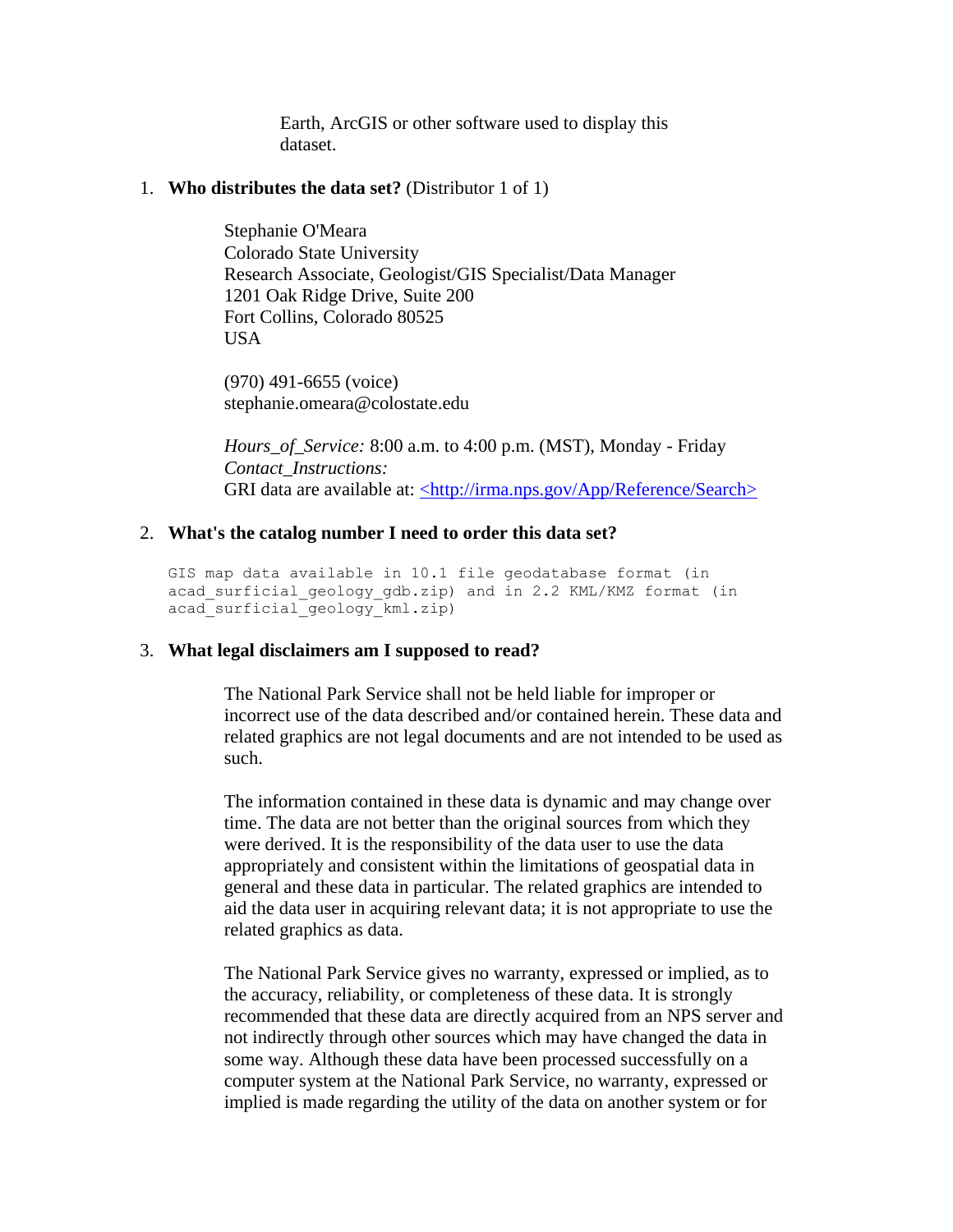general scientific purposes, nor shall the act of distribution constitute any such warranty. This disclaimer applies to both to individual use of the data and aggregate use with other data.

# <span id="page-11-0"></span>4. **How can I download or order the data?**

# o **Availability in digital form:**

|              | <b>Data format:</b> GDB (version ArcGIS 10.1) GIS (geodatabase format) map<br>download (acad_surficial_geology_gdb.zip) Size: 3.44  |
|--------------|-------------------------------------------------------------------------------------------------------------------------------------|
|              | <b>Network links:</b> NPS Data Store, https://irma.nps.gov/DataStore/                                                               |
|              | <b>Data format:</b> KML/KMZ (version 2.2) Google Earth (kml/kmz format) map<br>download (acad_surficial_geology_kml.zip) Size: 6.14 |
|              | Network links: NPS Data Store, https://irma.nps.gov/DataStore/                                                                      |
|              | <b>Data format:</b> PDF (version 9) Ancillary Map Information Document Size:<br>44.19                                               |
|              | <b>Network links:</b> NPS Data Store, https://irma.nps.gov/DataStore/                                                               |
| Data format: | PDF (version 9) GIS Readme Document Size: 0.1                                                                                       |
|              | <b>Network links:</b> NPS Data Store, https://irma.nps.gov/DataStore/                                                               |
| Data format: | PDF (version 9) FAQ Metadata File Size: 0.1                                                                                         |
|              | Network links: NPS Data Store, https://irma.nps.gov/DataStore/                                                                      |
|              |                                                                                                                                     |

- o **Cost to order the data:** None
- o **Special instructions:**

Search and download GRI data at: [<http://irma.nps.gov/App/Reference/Search>](http://irma.nps.gov/App/Reference/Search)

# <span id="page-11-1"></span>**Who wrote the metadata?**

Dates:

Last modified: 29-Aug-2019 Metadata author:

> Stephanie O'Meara Colorado State University Research Associate, Geologist/GIS Specialist/Data Manager 1201 Oak Ridge Drive, Suite 200 Fort Collins, Colorado 80525-5589 USA